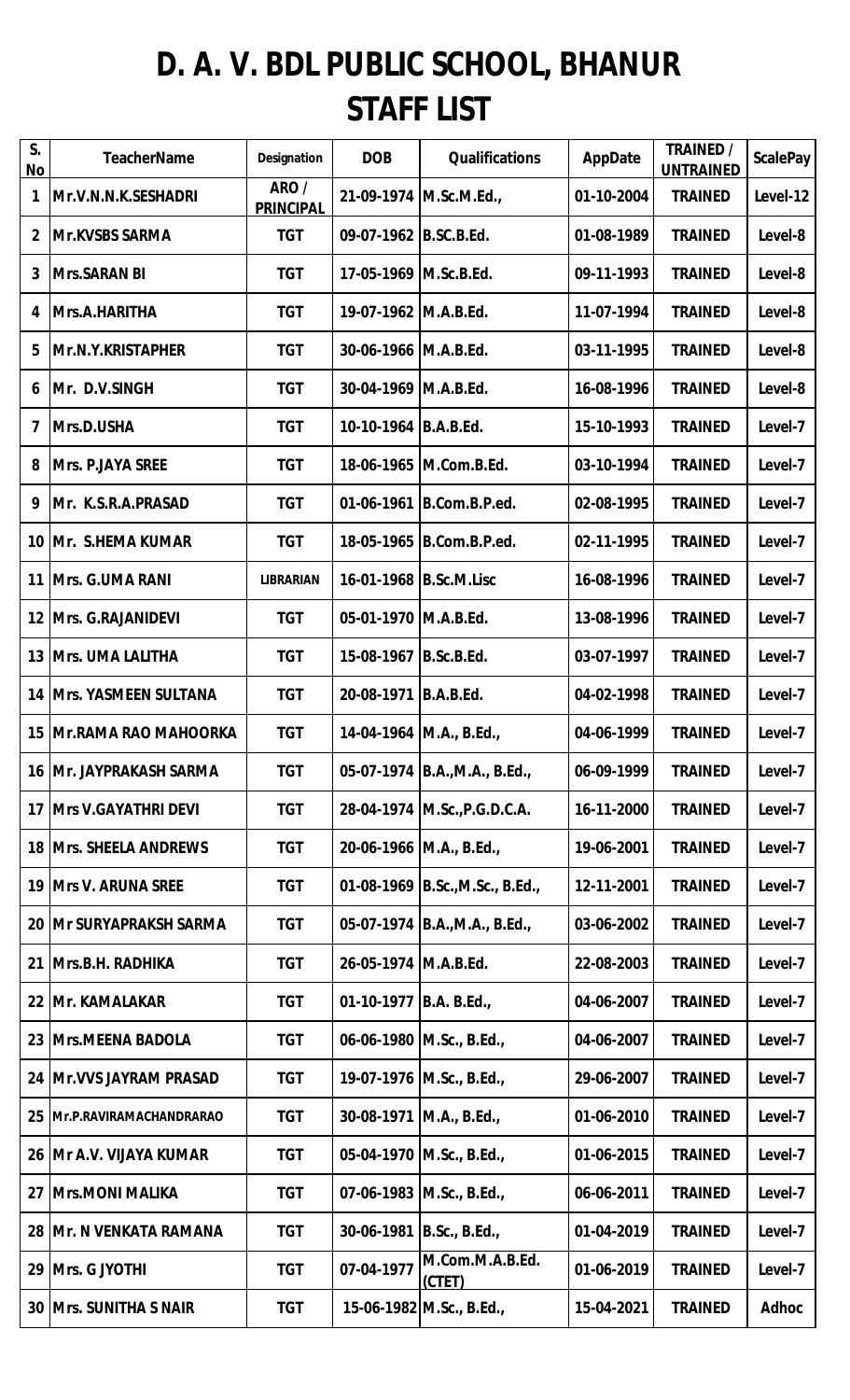| S.<br><b>No</b> | <b>TeacherName</b>                         | <b>Designation</b>                                       | <b>DOB</b>               | <b>Qualifications</b>                       | <b>AppDate</b> | <b>TRAINED /</b><br><b>UNTRAINED</b> | <b>ScalePay</b> |
|-----------------|--------------------------------------------|----------------------------------------------------------|--------------------------|---------------------------------------------|----------------|--------------------------------------|-----------------|
| 31              | Mrs.M.SUJATHA                              | <b>PRT</b>                                               |                          | 09-01-1964   B.F.A., T.T.C.B.Ed.            | 08-07-1994     | <b>TRAINED</b>                       | Level-7         |
| 32              | <b>IMrs.A.MANOHARA</b>                     | <b>PRT</b>                                               |                          | 09-02-1965 B.A., M.A.B.Ed.                  | 20-06-1994     | <b>TRAINED</b>                       | Level-7         |
| 33              | <b>Mr. CH.SRINIVAS RAO</b>                 | <b>PRT</b>                                               | 01-07-1964               | <b>B.A., MUSIC TRAING, M.A.</b>             | 01-11-1995     | <b>TRAINED</b>                       | Level-7         |
| 34              | <b>Mrs. UMA SINGH</b>                      | <b>PRT</b>                                               | 27-12-1965 M.A.B.Ed.     |                                             | 18-06-1997     | <b>TRAINED</b>                       | Level-7         |
| 35              | <b>Mrs. T.MITRAVINDA</b>                   | <b>PRT</b>                                               |                          | 10-01-1968 B.Com., PPTTCB.Ed.               | 15-09-1995     | <b>TRAINED</b>                       | Level-6         |
| 36              | <b>IMrs. P.V.PADMAVATHI</b>                | <b>PRT</b>                                               | 01-06-1971 B.AB.Ed.      |                                             | 08-08-1996     | <b>TRAINED</b>                       | Level-6         |
| 37              | Mr. V.G.NAIDU                              | <b>PRT</b>                                               |                          | 15-04-1969 M.Sc., P.G.D.C.A.B.Ed.           | 27-08-1998     | <b>TRAINED</b>                       | Level-6         |
| 38              | <b>Mrs.V.RAJANI</b>                        | <b>PRT</b>                                               | 22-11-1972 M.A., B.Ed.,  |                                             | 04-06-1999     | <b>TRAINED</b>                       | Level-6         |
| 39              | <b>IMrs. M. SUBHASHINI</b>                 | <b>PRT</b>                                               |                          | 07-03-1967 M.A., M.Phil., PPT               | 15-09-2001     | <b>TRAINED</b>                       | Level-6         |
| 40              | <b>Mrs. M. PRAMEELA</b>                    | <b>PRT</b>                                               |                          | 06-05-1974   B, Sc., B. Ed.,                | 08-06-2001     | <b>TRAINED</b>                       | Level-6         |
| 41              | Mr.N.V.M.SOLOMAN RAJ                       | <b>PRT</b>                                               |                          | 06-06-1968   M.A., B.Ed.,                   | 28-08-2001     | <b>TRAINED</b>                       | Level-6         |
| 42              | <b>Mrs.T.SRI LATHA</b>                     | <b>PRT</b>                                               |                          | 22-01-1973 M.A.P.G.D.E.C.E                  | 15-09-2001     | <b>TRAINED</b>                       | Level-6         |
| 43              | <b>Mrs VIJAYA T</b>                        | <b>PRT</b>                                               |                          | 22-06-1969   M.A., M.CoM., B.Ed.,           | 03-06-2002     | <b>TRAINED</b>                       | Level-6         |
| 44              | <b>Mrs U. BHARATI</b>                      | <b>PRT</b>                                               |                          | 28-06-1970 B.Com., M.A., B.Ed.,             | 03-06-2002     | <b>TRAINED</b>                       | Level-6         |
| 45              | <b>Mr M.CHANDRA MOHAN</b>                  | <b>PRT</b>                                               | 30-07-1974               | B.A., M.A(HINDI) B.Ed.                      | 25-11-2002     | <b>TRAINED</b>                       | Level-6         |
|                 | 46 Ms.B.SUJANA                             | <b>PRT</b>                                               |                          | 15-07-1980   M.Sc. B, Ed.,                  | 31-05-2004     | <b>TRAINED</b>                       | Level-6         |
| 47              | <b>Mrs.N.SOUJANYA</b>                      | <b>PRT</b>                                               |                          | 04-09-1982 B.Sc., M.Sc., B.Ed.,             | 31-05-2008     | <b>TRAINED</b>                       | Level-6         |
| 48              | <b>Mrs.V.M.SUNITHA RANI</b>                | <b>PRT</b>                                               |                          | 16-10-1970 B.Com., B.Ed.,                   | 08-11-2010     | <b>TRAINED</b>                       | Level-6         |
|                 | 49 Mrs. K.SADHANA                          | <b>PRT</b>                                               |                          | 31-07-1979 B.C.A., PPTTC                    | 12-06-2013     | <b>TRAINED</b>                       | Level-6         |
|                 | 50 Mrs B. USHA                             | <b>PRT</b>                                               | 30-07-1981 B.A., PPTTC   |                                             | 01-07-2015     | <b>TRAINED</b>                       | Level-6         |
| 51              | <b>Mrs MEERAJ FATIMA</b>                   | <b>PRT</b>                                               |                          | 27-09-1978 B.Com., PPTTC                    | 06-07-2015     | <b>TRAINED</b>                       | Level-6         |
|                 | 52   Mrs V. SUVARCHALA                     | <b>PRT</b>                                               | 18-06-1974 B.Com.,       |                                             | 14-10-2015     | <b>TRAINED</b>                       | <b>Adhoc</b>    |
| 53              | <b>Mr. B V RAMANA REDDY</b>                | <b>PRT</b>                                               |                          | 16-06-1978   M.Sc., B.Ed.,                  | 12-06-2013     | <b>TRAINED</b>                       | Level-6         |
|                 | 54   Mr. J. ANJANEYULU                     | <b>PRT</b>                                               | 05-04-1980 M.A., B.Ed.,  |                                             | 01-06-2011     | <b>TRAINED</b>                       | Level-6         |
|                 | 55   Mrs. A MANASA                         | <b>PRT</b>                                               | 02-04-1990 B.Sc., B.Ed., |                                             | 01-10-2017     | <b>TRAINED</b>                       | Level-6         |
| 56              | <b>Mrs. B. SANGEETHA</b><br><b>SUPRIYA</b> | <b>HEALTH &amp;</b><br><b>WELLNESS</b><br><b>TEACHER</b> |                          | 30-03-1991   B.A. M.P.Ed.                   | 08-07-2019     | <b>TRAINED</b>                       | <b>Adhoc</b>    |
|                 | 57   Mrs. S ANURADHA                       | <b>PRT</b>                                               | 15-06-1979 B.A. N.T.T.   |                                             | 04-11-2019     | <b>TRAINED</b>                       | <b>Adhoc</b>    |
| 58              | <b>Mrs. G VIJAYA LAKSHMI</b>               | <b>PRT</b>                                               | 20-03-1977 M.A. B.Ed.    |                                             | 15-04-2021     | <b>TRAINED</b>                       | <b>Adhoc</b>    |
|                 | 59 Mr. V.V.S.SAI MOHAN                     | SR.<br><b>ASSISTANT</b>                                  | 11-05-1971               | <b>B.Com. Type writing</b><br><b>Higher</b> | 05-10-1994     |                                      | Level-6         |
|                 | 60 Mrs P. PADMAVATHY                       | <b>LDC</b>                                               | 05-07-1980               | B.Com(Com.).,<br>P.G.D.C.A.                 | 01-05-2015     |                                      | Level-2         |
|                 | 61 Mr. A NARESH KUMAR                      | <b>CLERK</b>                                             | 11-12-1987 B.Com         |                                             | 01-05-2021     |                                      | <b>Adhoc</b>    |
|                 | 62   Mrs. T.RAJESWARI                      | Lab. Atten.                                              | 22-08-1968               | <b>INTERMEDIATE</b><br><b>PPTTC</b>         | 01-07-1998     |                                      | Level-2         |